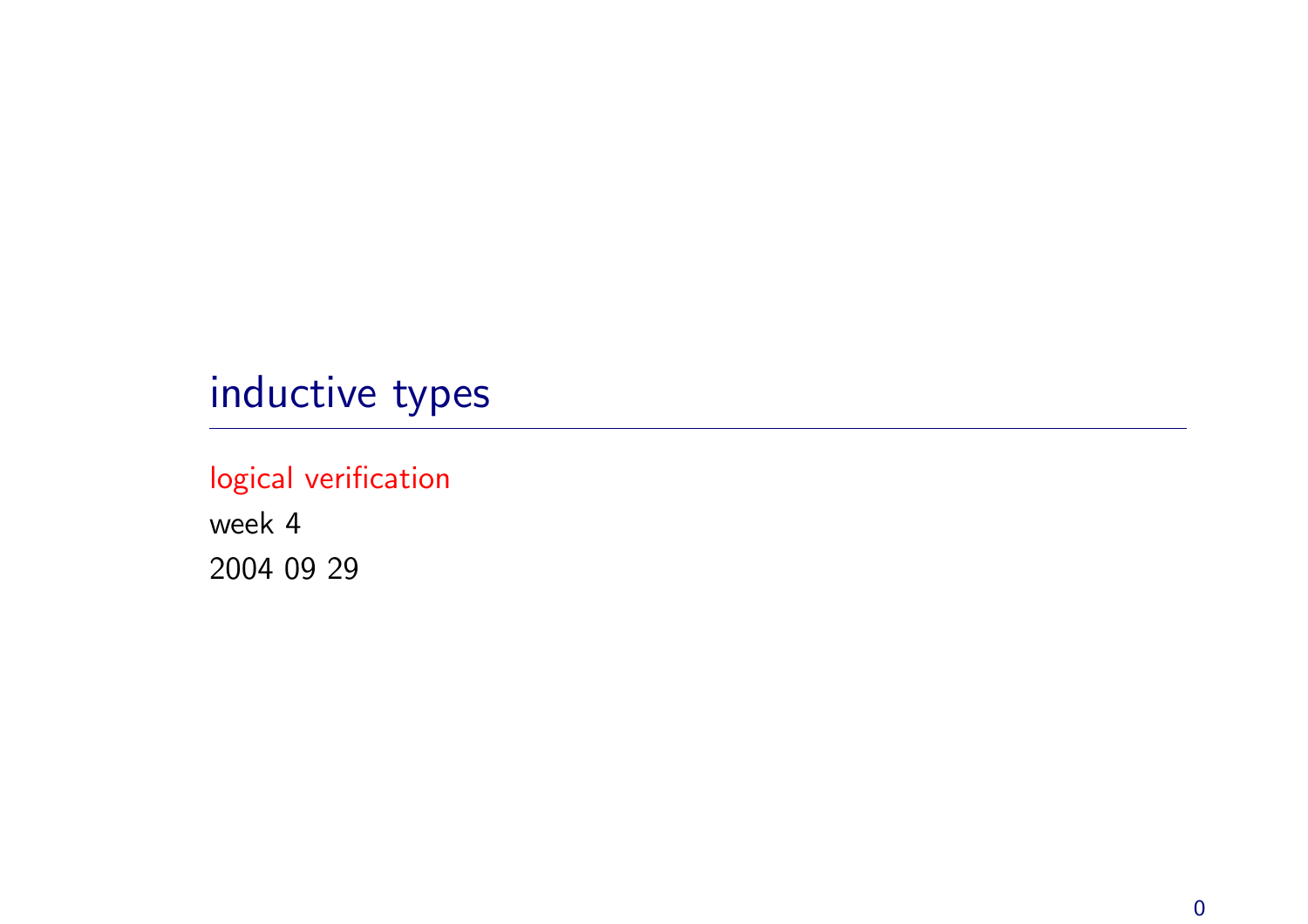### outline

subject

## type theory = typed  $\lambda$ -calculus + inductive types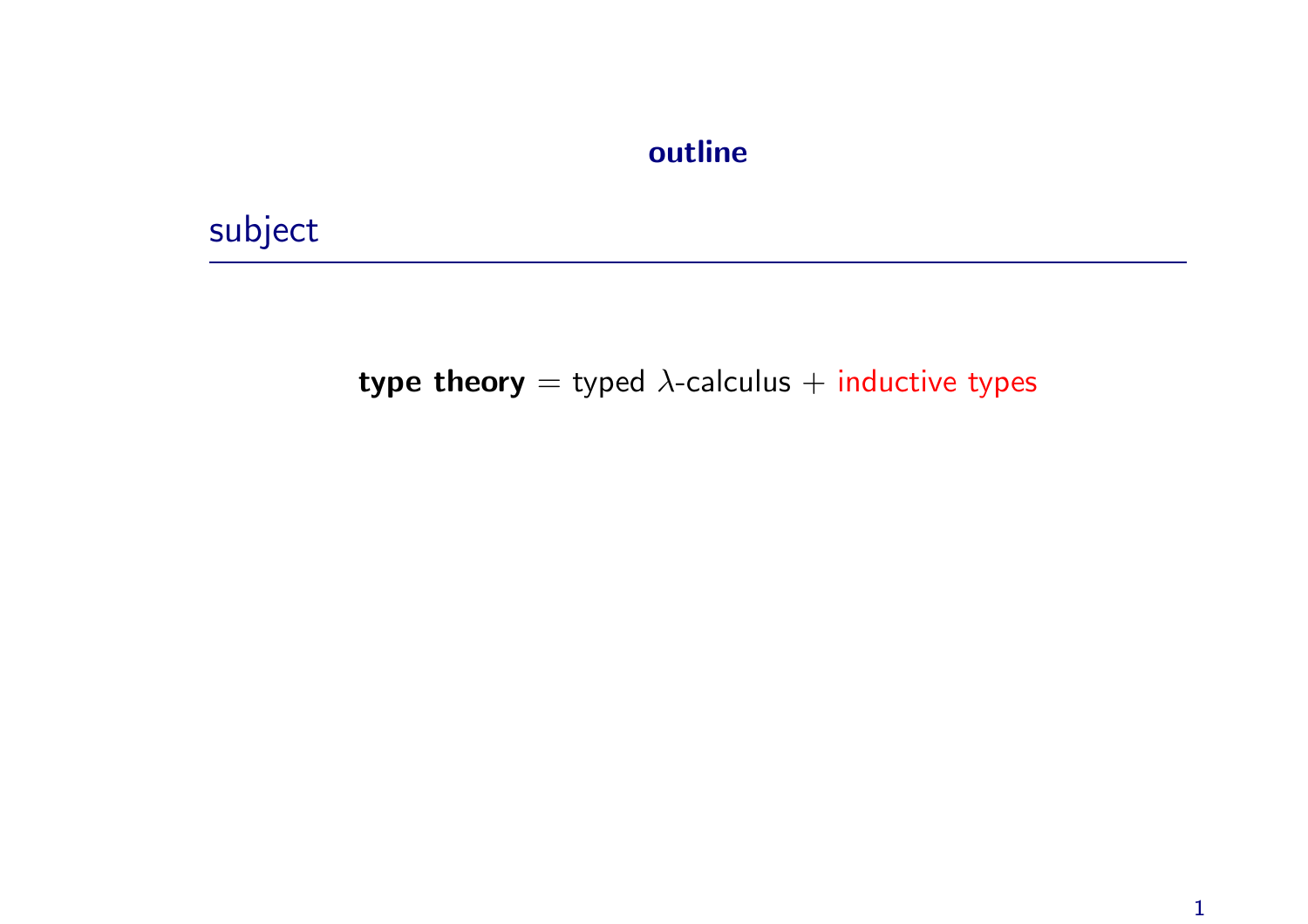# Curry-Howard-de Bruijn

|                                                        | logic $\sim$ type theory                                                       |  |
|--------------------------------------------------------|--------------------------------------------------------------------------------|--|
|                                                        |                                                                                |  |
| formula $\sim$ type                                    |                                                                                |  |
| proof $\sim$ term                                      |                                                                                |  |
| detour elimination $\quad \sim \quad \beta$ -reduction |                                                                                |  |
|                                                        |                                                                                |  |
|                                                        | minimal logic $\sim$ simply typed $\lambda$ -calculus                          |  |
|                                                        | intuitionistic logic $\sim$ simply typed $\lambda$ -calculus + inductive types |  |
|                                                        | classical logic $\sim$ + exceptions                                            |  |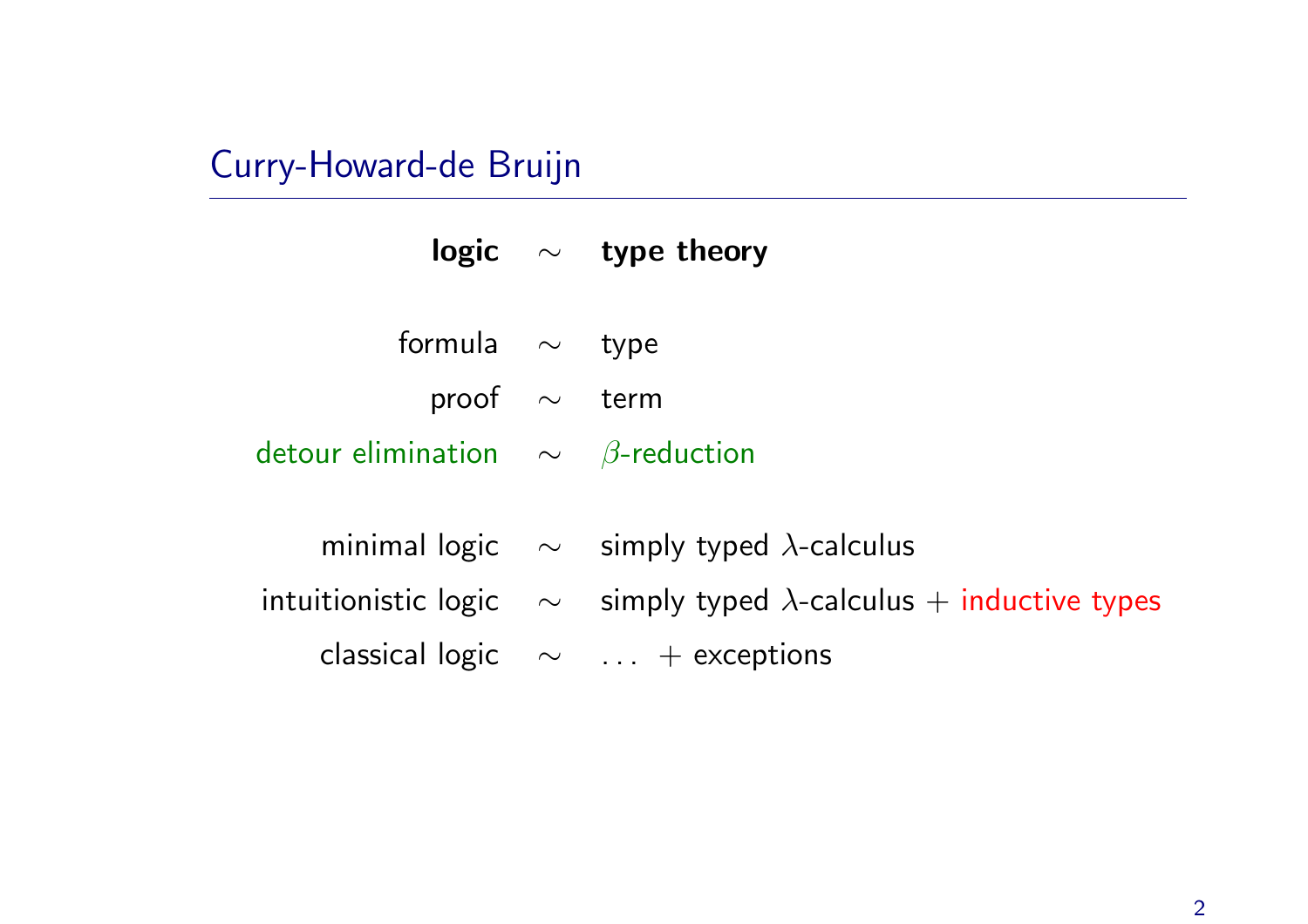# examples of inductive types

- booleans
- natural numbers
- integers
- pairs
- linear lists
- binary trees
- logical operations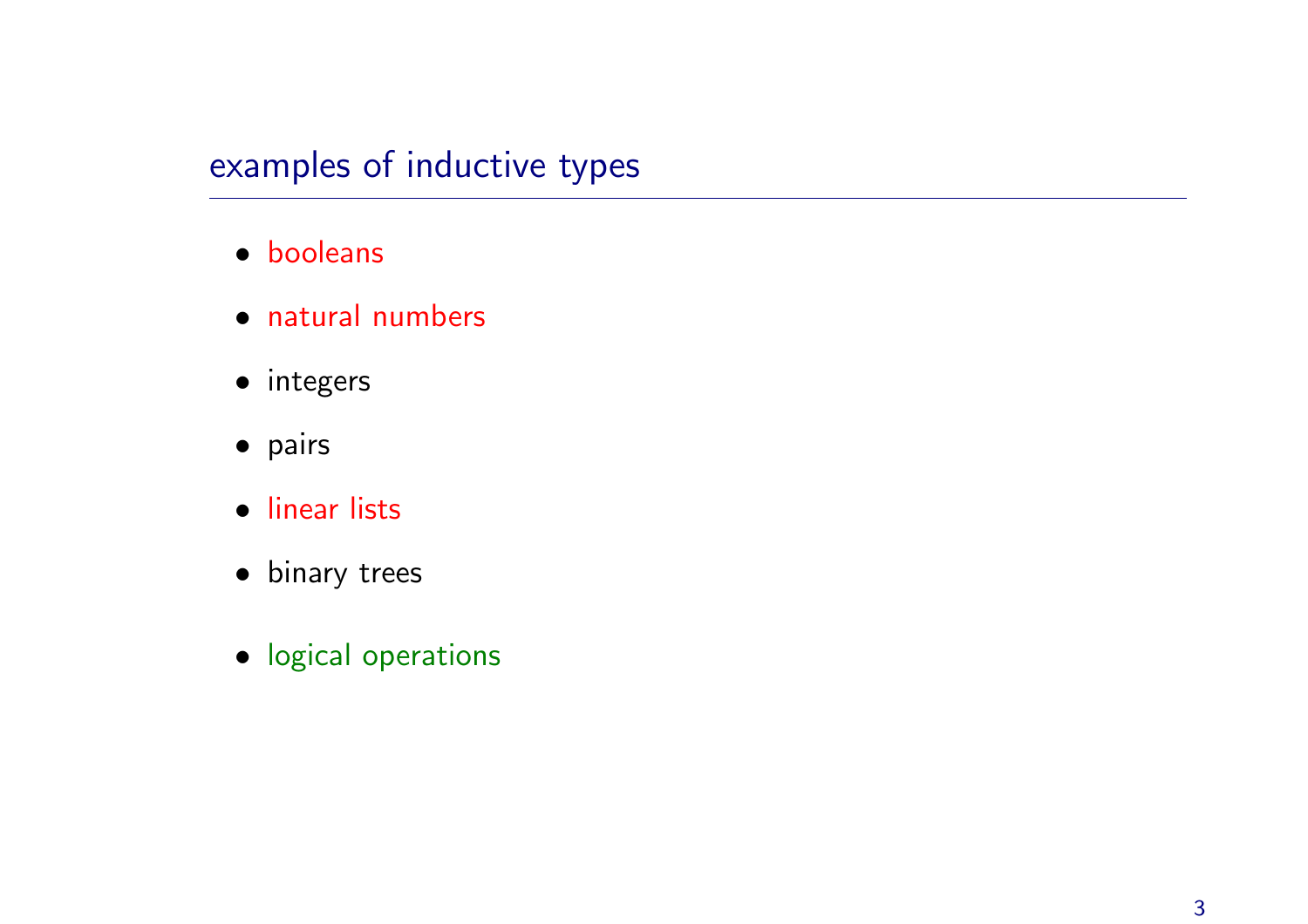# inductive types

- types
- recursive functions
	- $-$  definition using pattern matching
	- $\iota$ -reduction  $=$  evaluation of recursive functions
- proof by cases proof by induction
	- $-$  induction principle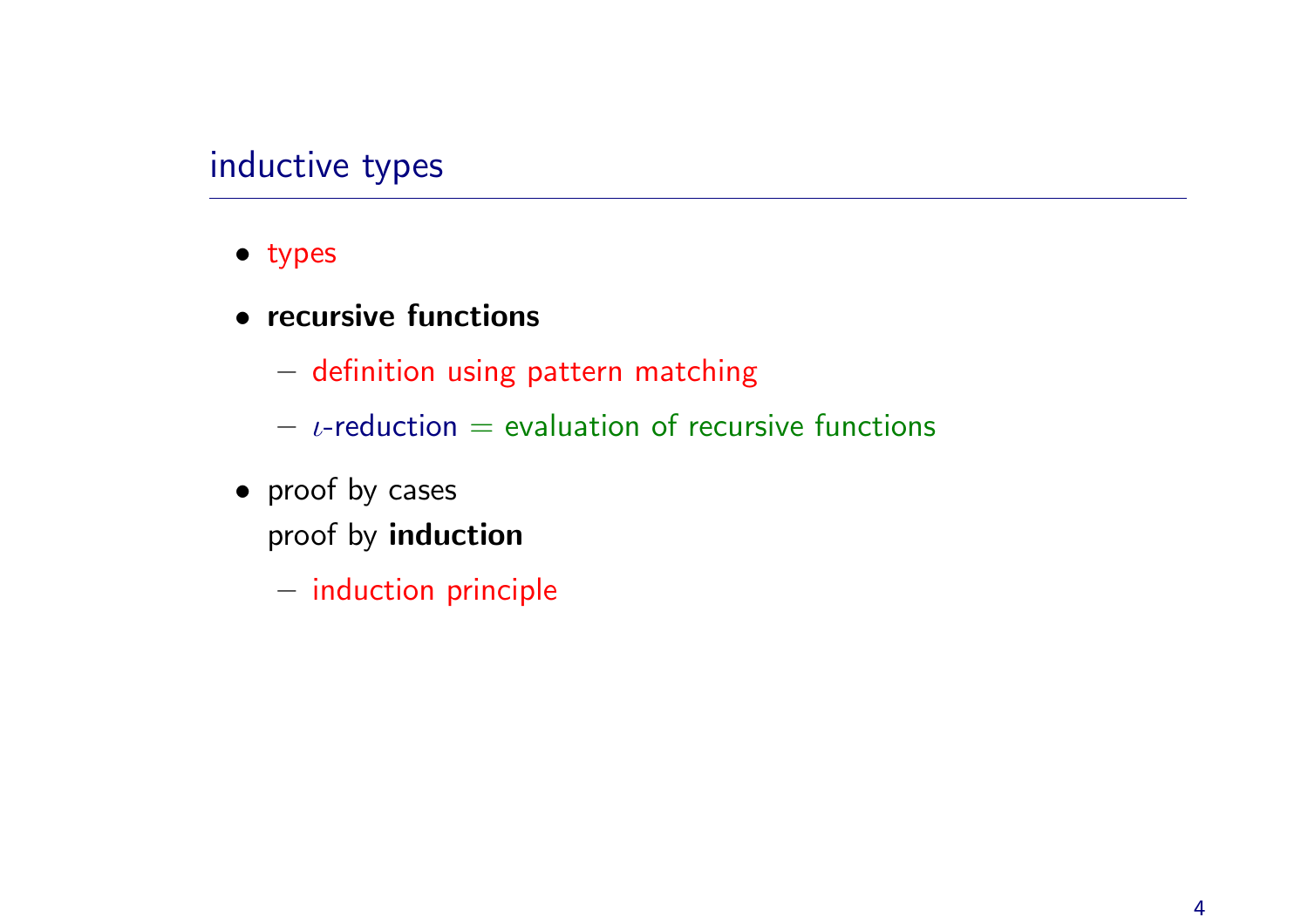### examples

booleans: type

Coq definition:

Inductive bool : Set := true : bool | false : bool.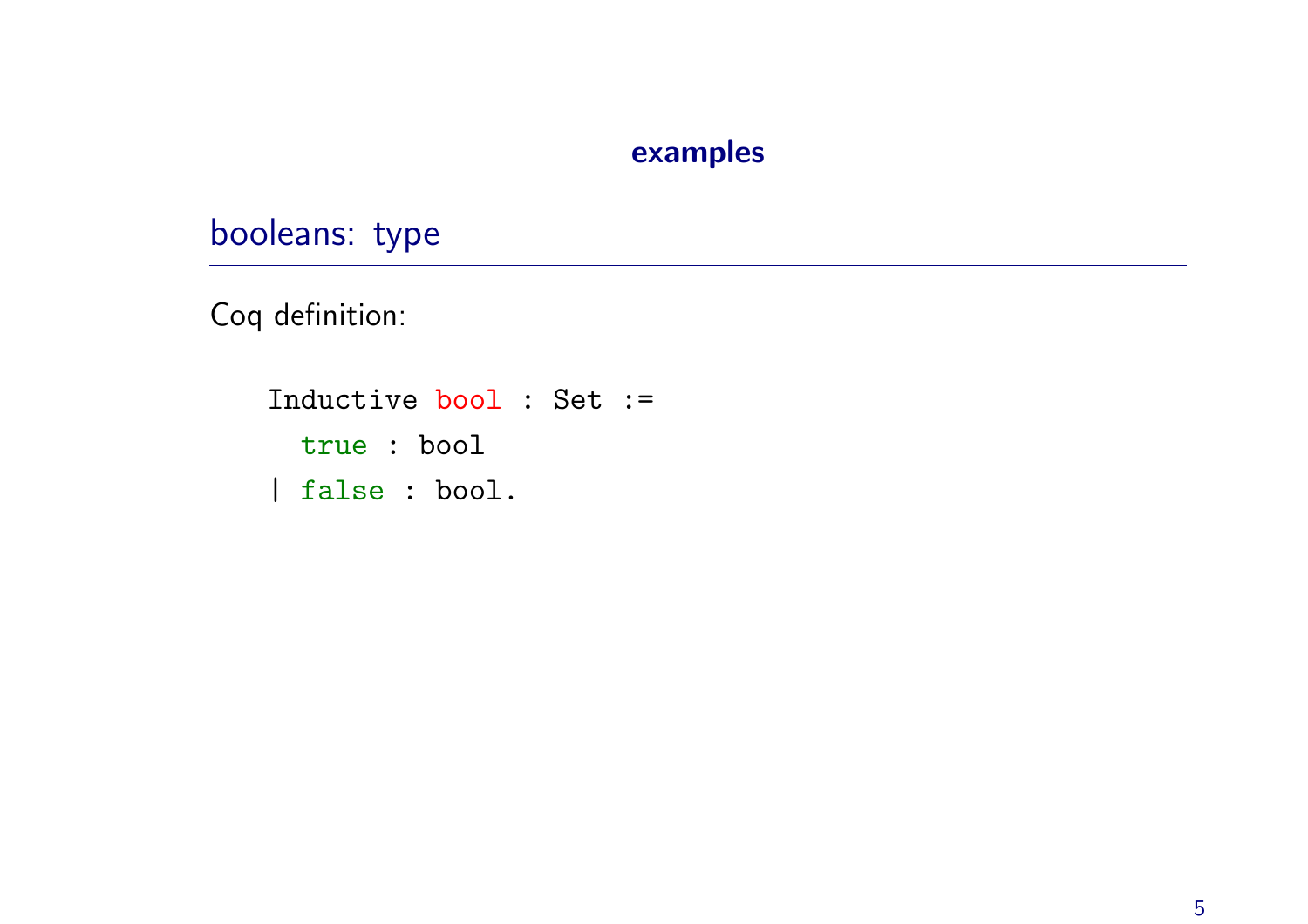booleans: recursive function

definition of negation:

```
Definition neg (b : bool) : bool :=
 match b with
   true => false
 | false => true
 end.
```
 $\iota$ -reduction

neg true  $\rightarrow$  false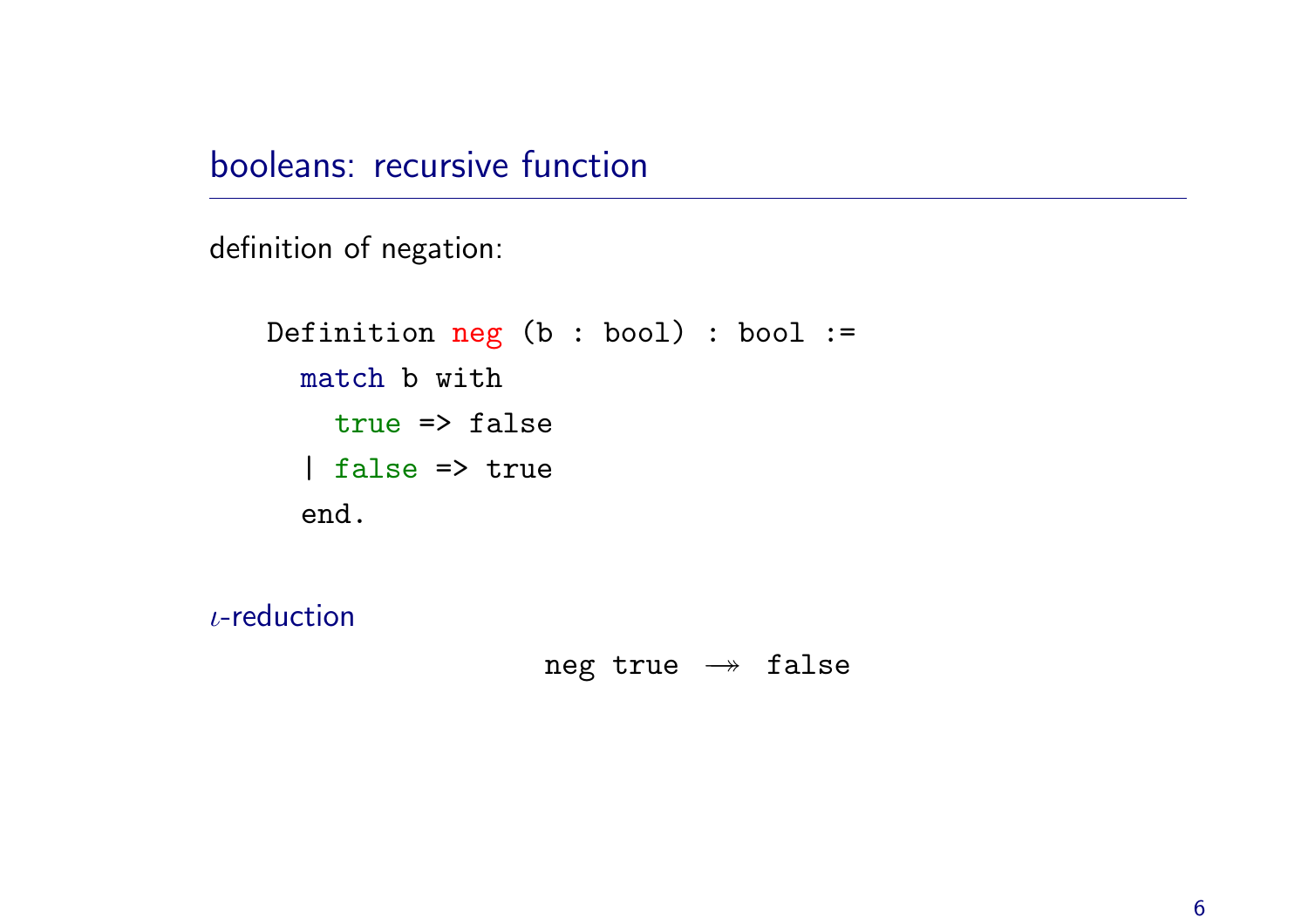booleans: proof by cases

```
forall b : bool, neg (neg b) = b
```
### tactics

- elim b.
- simpl.
- reflexivity.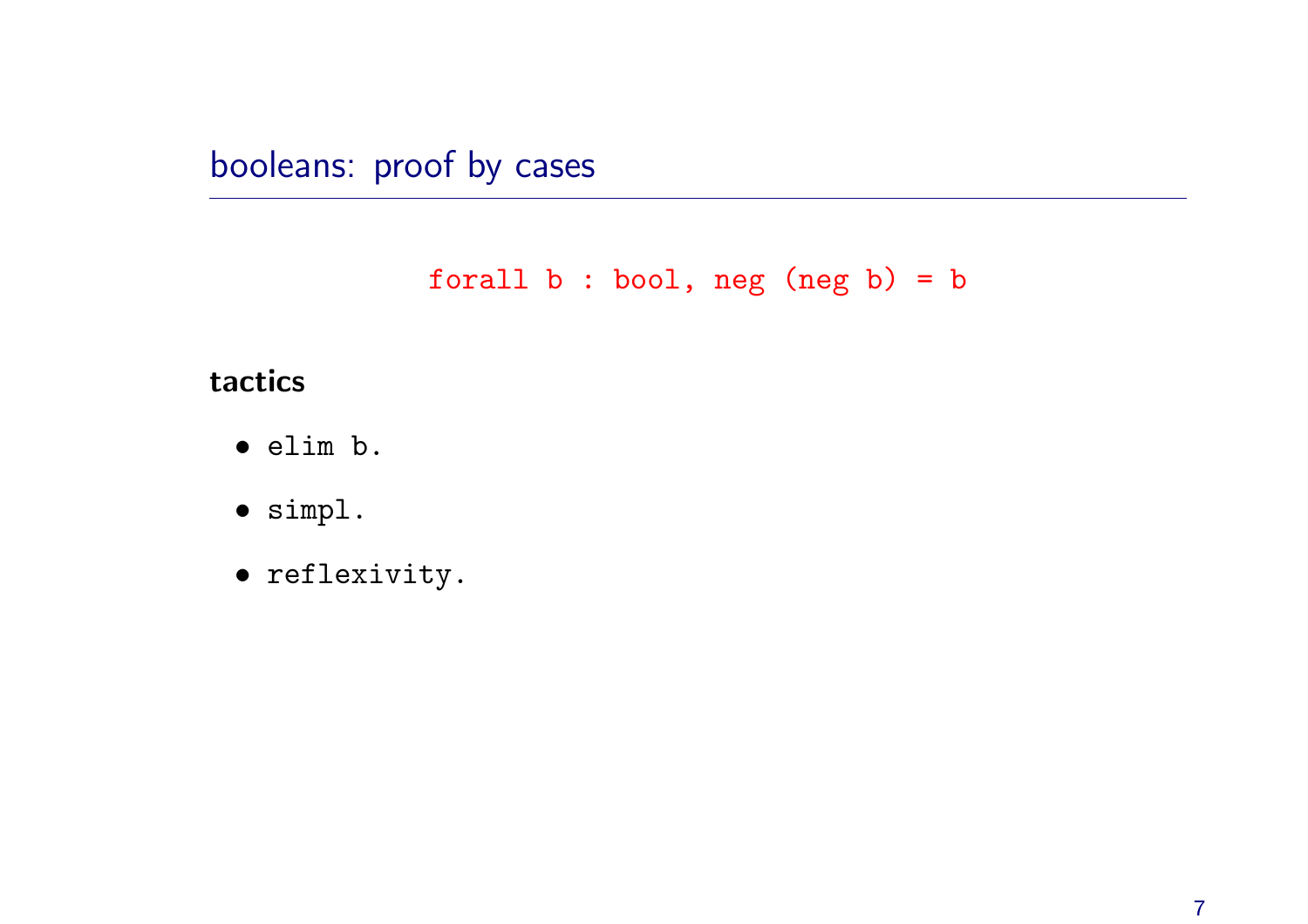booleans: induction principle

```
bool_ind :
forall P : bool -> Prop,
  P true -> P false -> forall b : bool, P b
```
 $\forall P \in (bool \rightarrow Prop)$ .  $P(true) \Rightarrow P(false) \Rightarrow \forall b \in bool$ .  $P(b)$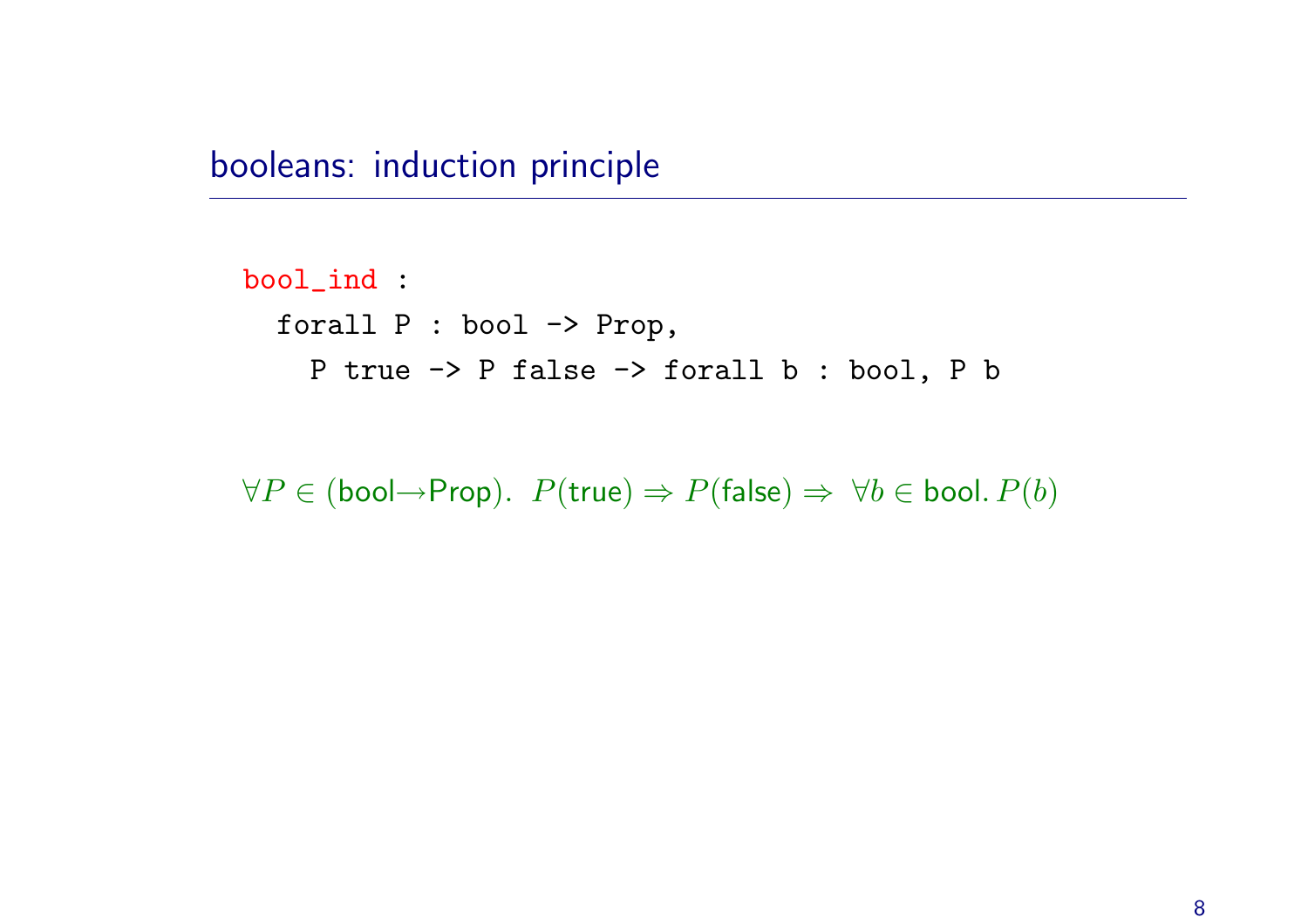natural numbers: type

Coq definition:

Inductive nat : Set := O : nat  $| S : nat \rightarrow nat.$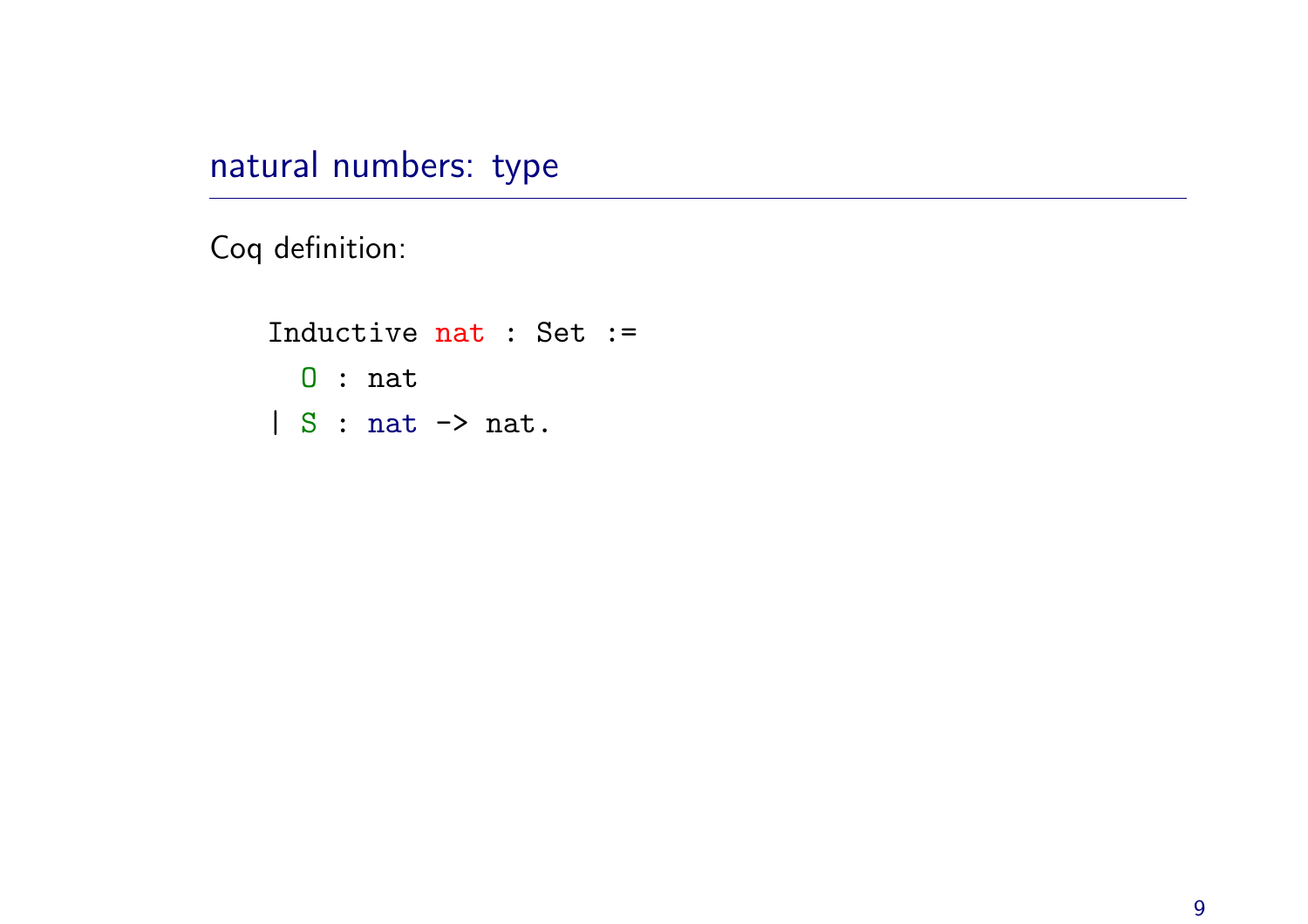## natural numbers: recursive function

```
definition of plus:
```

```
Fixpoint plus (n m : nat) {struct n} : nat :=
 match n with
   0 \Rightarrow m| S p => S (plus p m)
 end.
```

```
ι-reduction
```
plus (S O) (S O)  $\rightarrow$  S (plus O (S O))  $\rightarrow$  S (S O)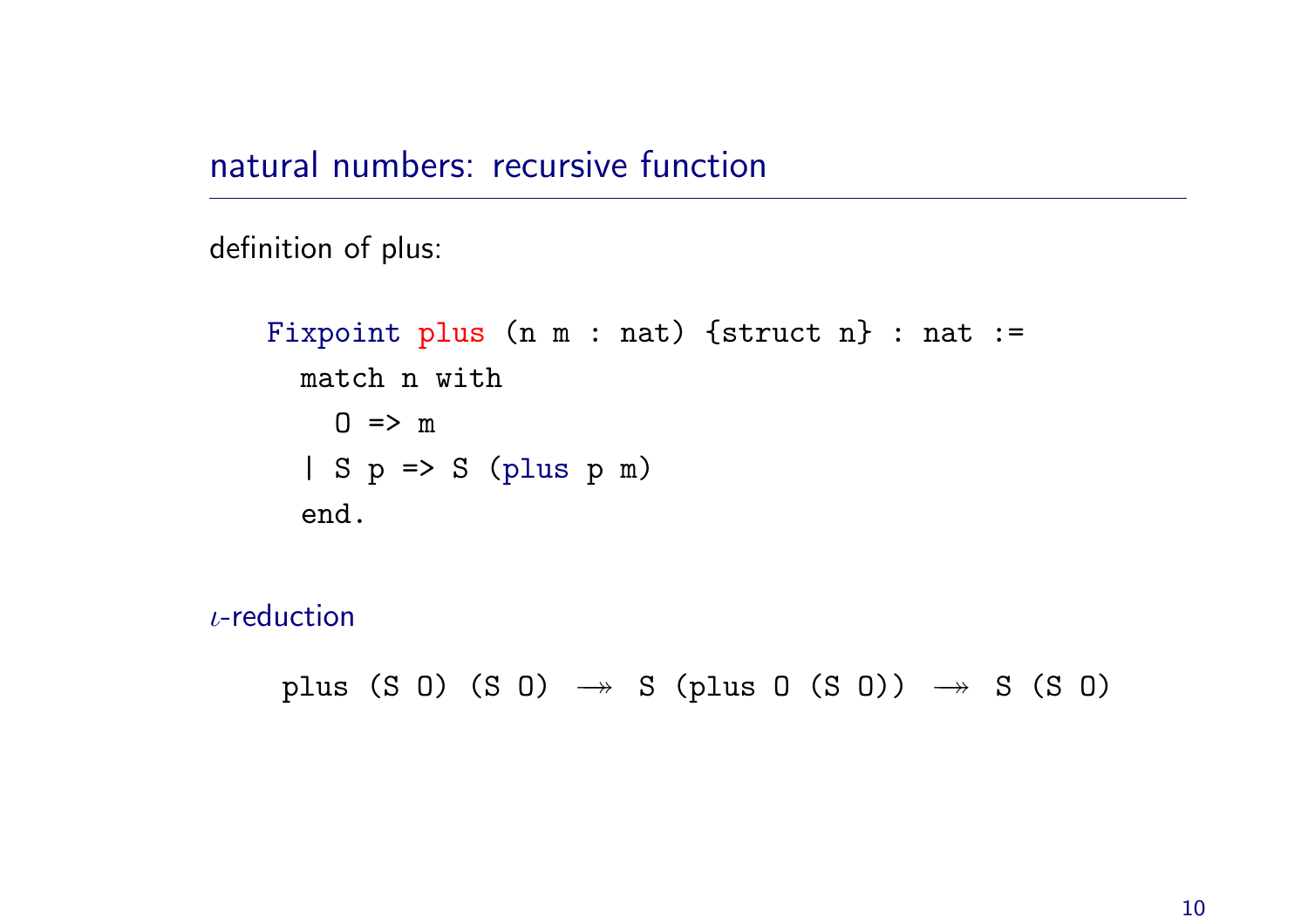natural numbers: proof by induction

forall  $n : nat$ , plus  $n 0 = n$ 

### tactics

- elim n.
- induction n.
- rewrite IHn.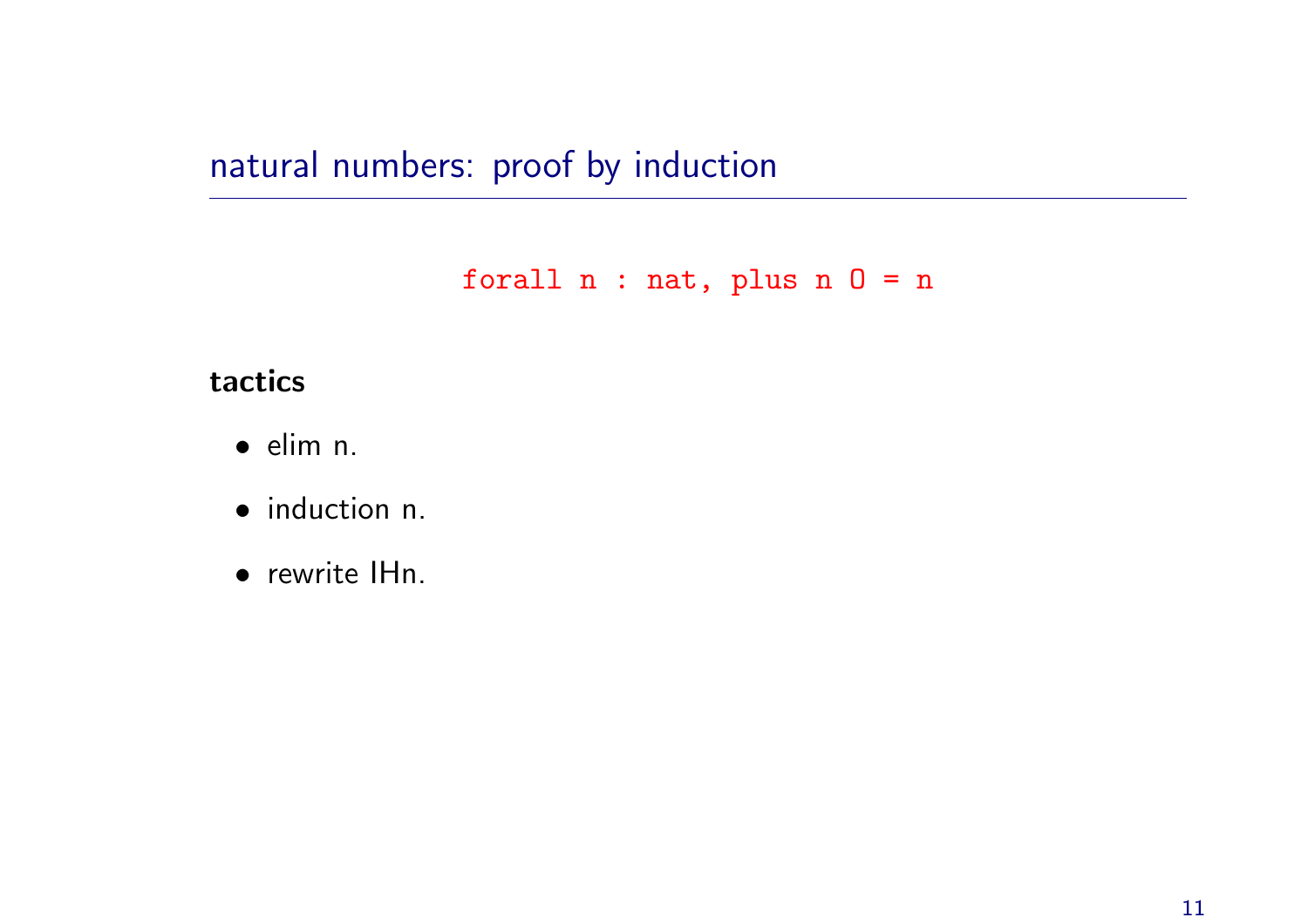### natural numbers: induction principle

```
nat_ind :
 forall P : nat -> Prop,
   P 0 -> (forall n : nat, P n \rightarrow P (S n)) ->
     forall n : nat, P n
```
 $\forall P. \ P(0) \Rightarrow (\forall n \in \mathbb{N}. \ P(n) \Rightarrow P(n+1)) \Rightarrow \forall n \in \mathbb{N}. \ P(n)$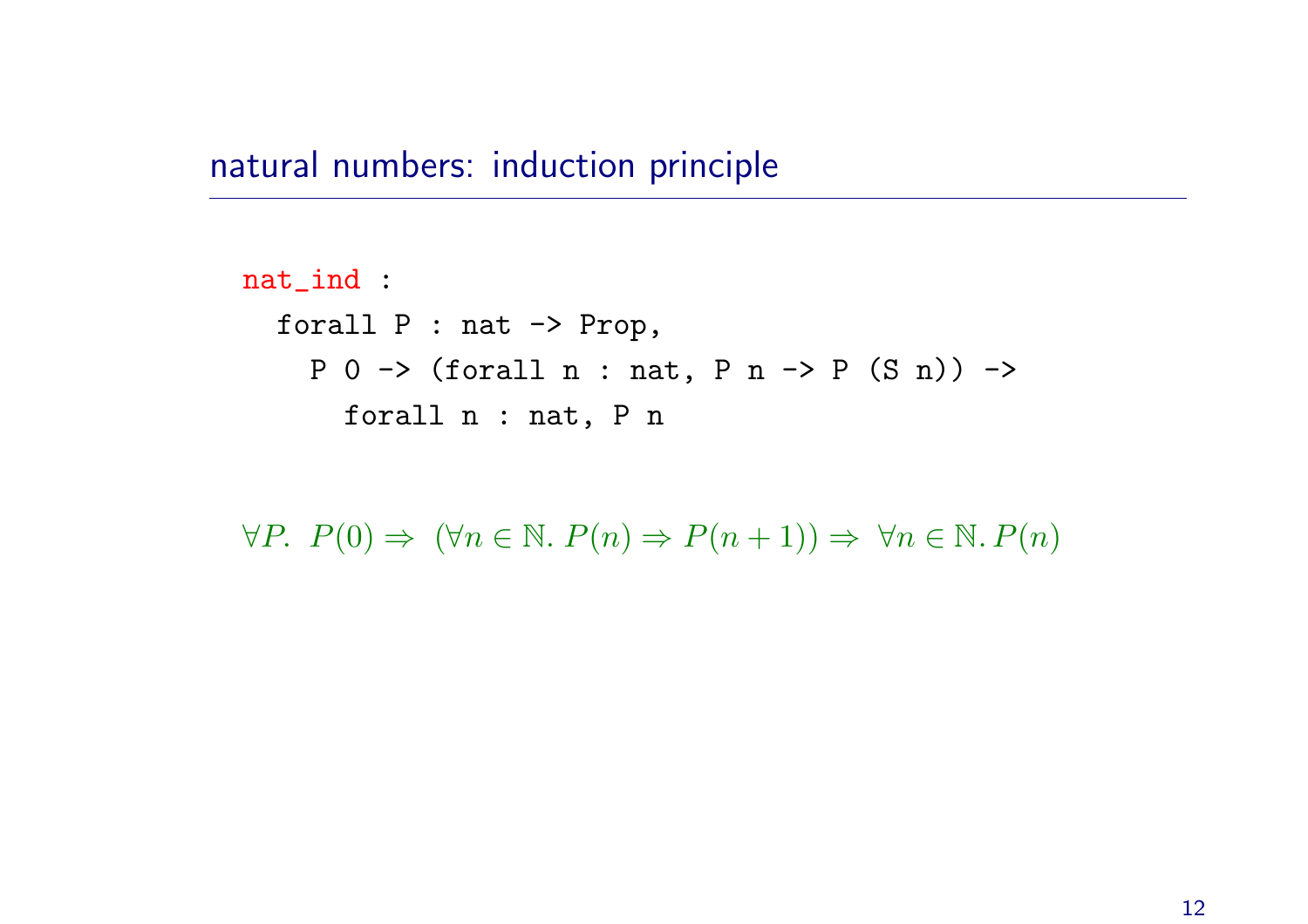lists: type

Coq definition:

Inductive natlist : Set := nil : natlist | cons : nat -> natlist -> natlist

the list  $1, 2, 3, 4$  is encoded by cons 1 (cons 2 (cons 3 (cons 4 nil)))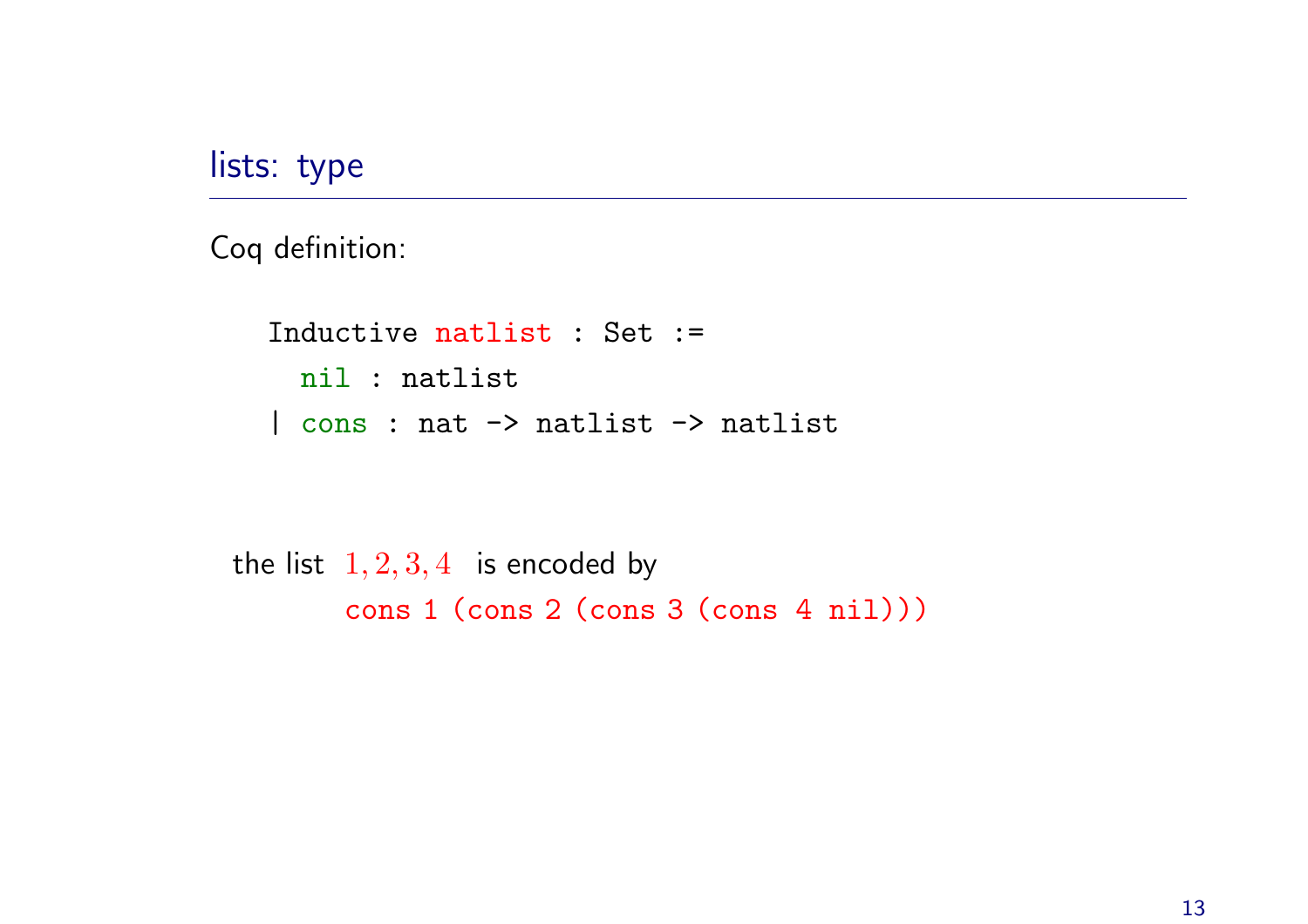definition of append:

```
Fixpoint append (1 k : natlist) \{struct 1\} : natlist :=
 match l with
   nil \Rightarrow k| cons n 1' => cons n (append 1' k)
 end.
```

```
ι-reduction
```
append (cons 0 nil) nil  $\rightarrow$  cons 0 (append nil nil)  $\longrightarrow$ cons 0 nil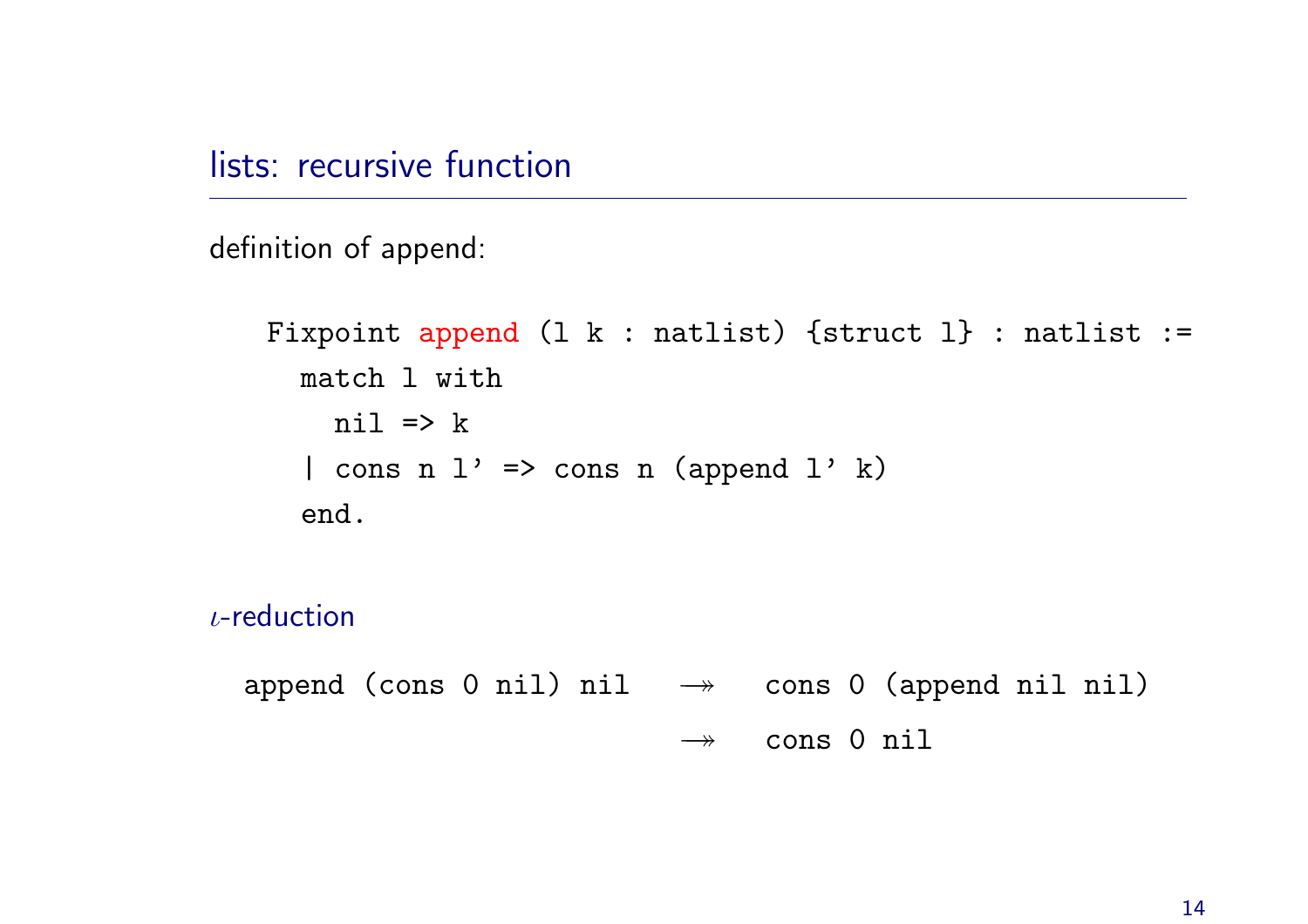```
natlist_ind :
 forall P : natlist -> Prop, P nil ->
   (forall (n : nat) (1 : natlist), P 1 \rightarrow P (cons n 1)) \rightarrowforall l : natlist, P l
```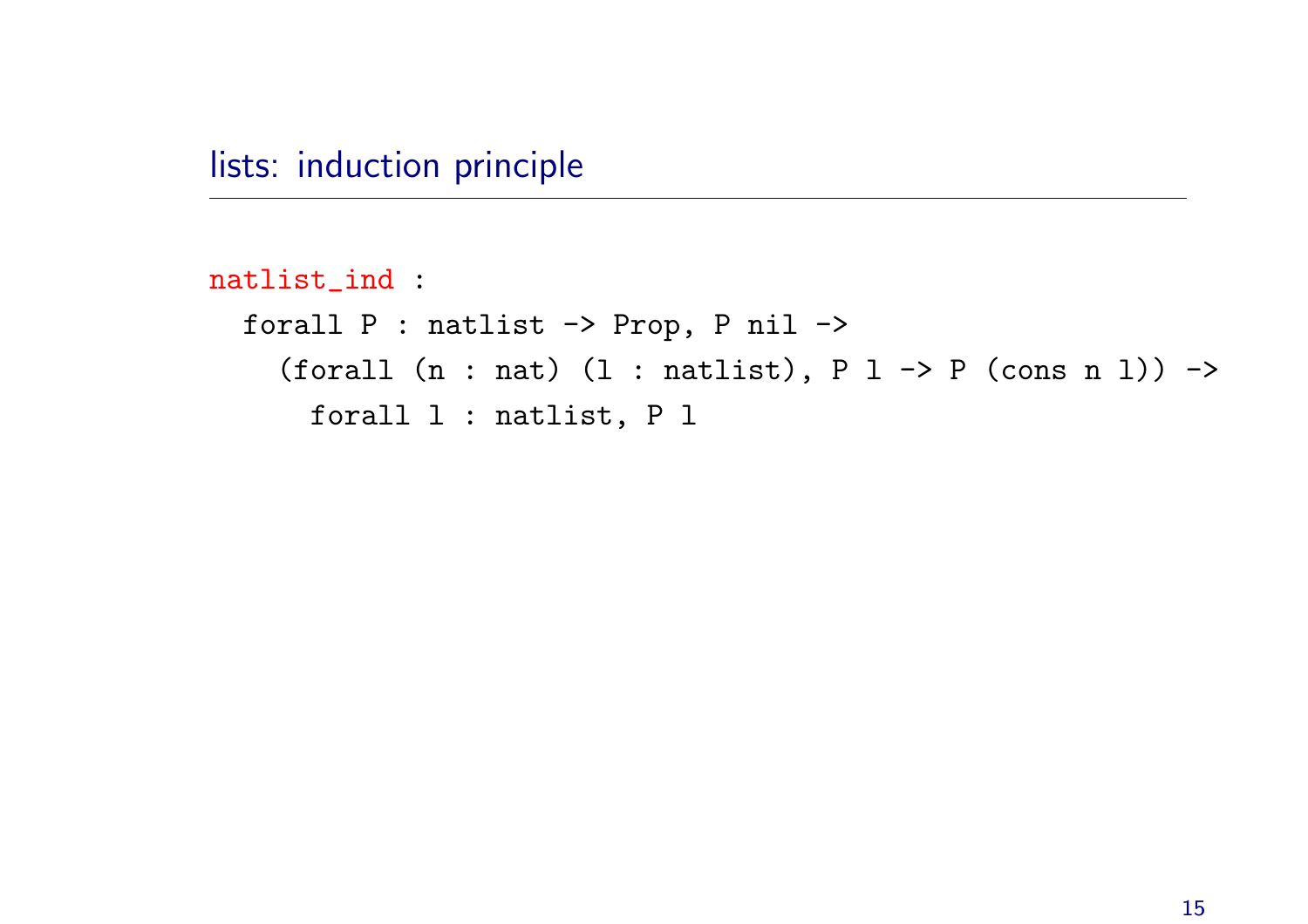second hour

truth: type

Coq definition:

```
Inductive True : Prop :=
 I : True.
```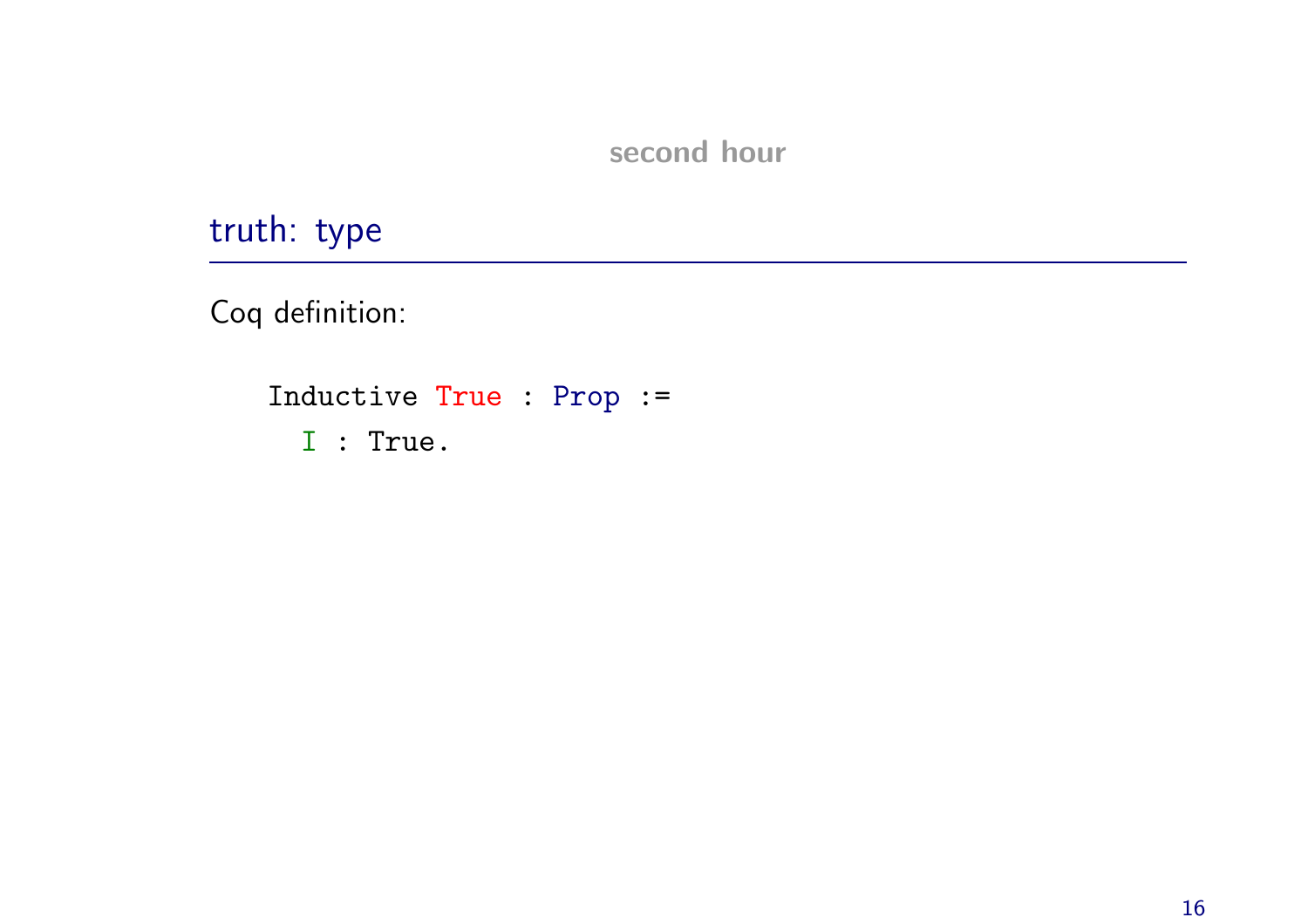falsity: type

Coq definition:

.

Inductive False : Prop :=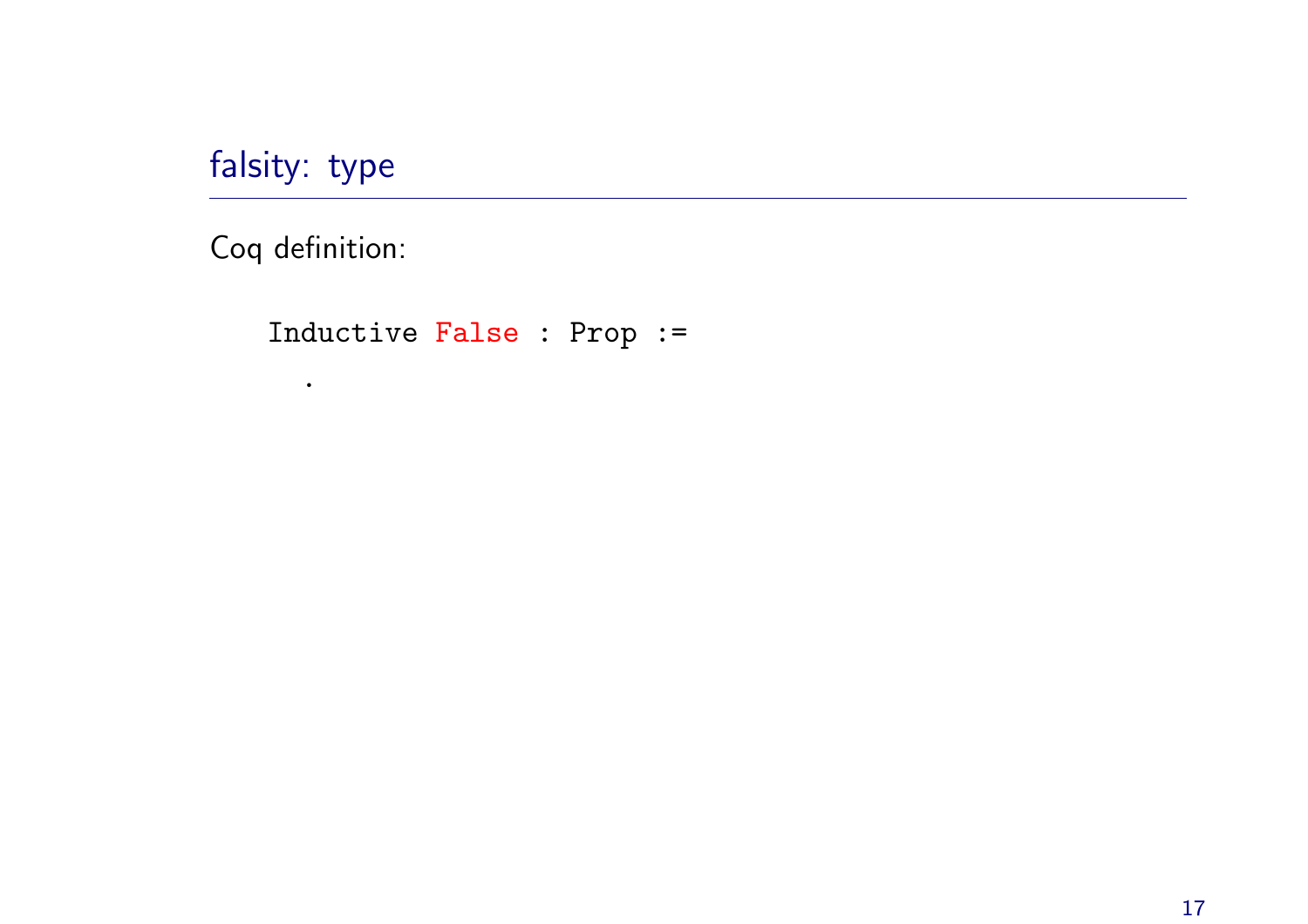falsity: induction principle

```
False_ind :
 forall P : Prop, False -> P
```
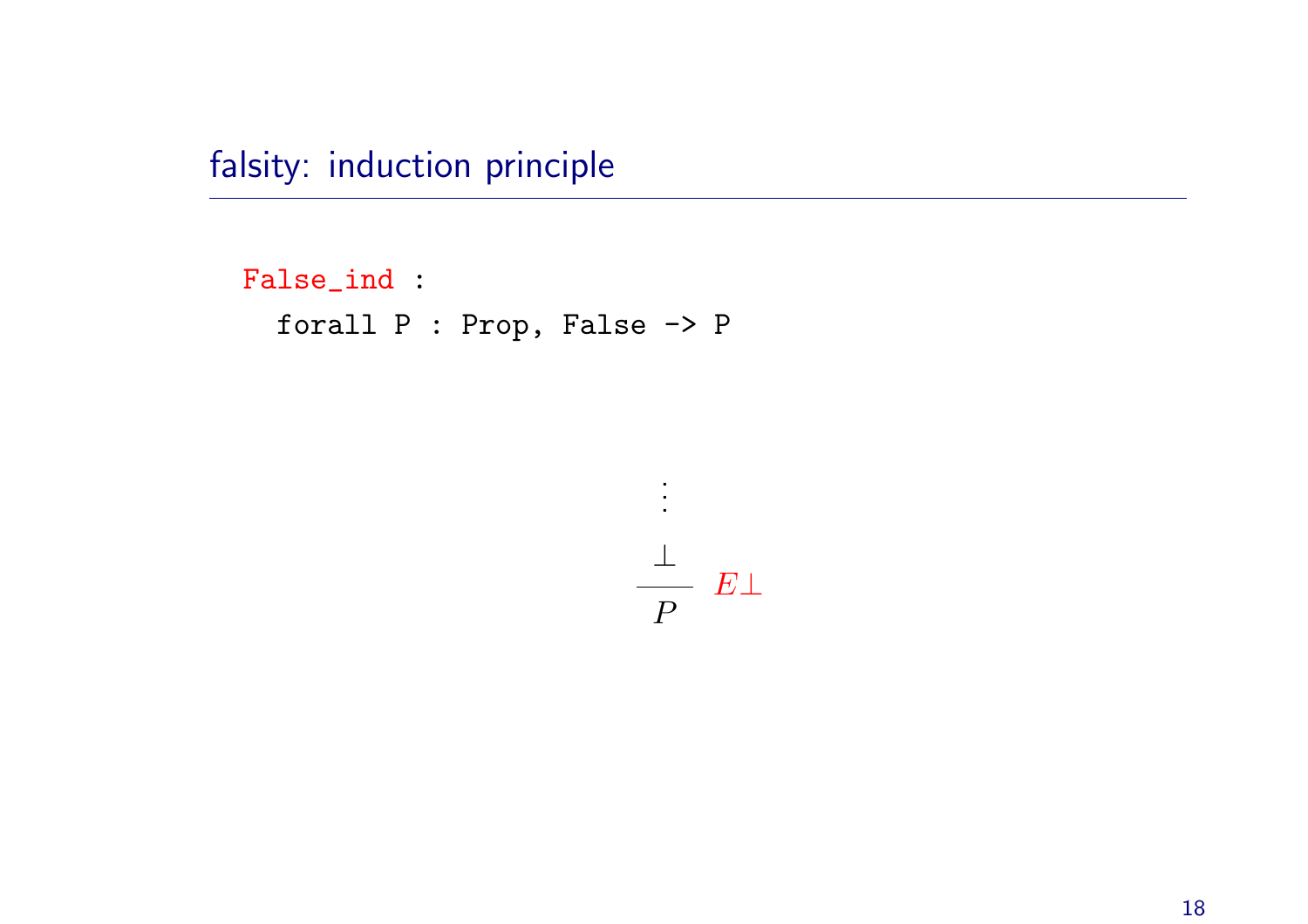#### universes

:

### Prop versus Set





Type  $_0$  : Type  $_1$  : ...

fun  $x:A \Rightarrow x$  :  $A \Rightarrow A$  : Prop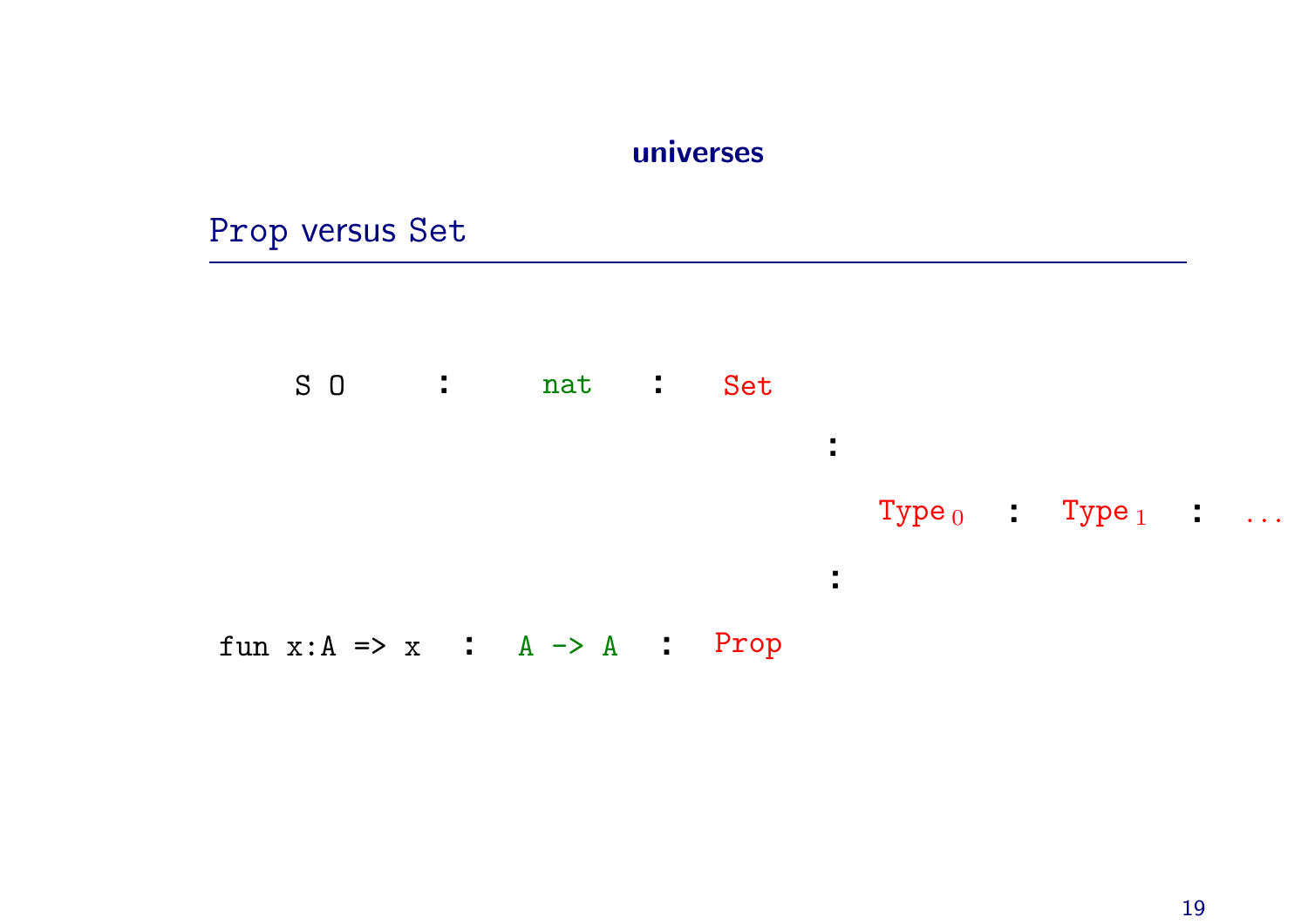# types

- fun  $x : A \Rightarrow ...$ forall  $x : A$ , ...
	- A : Prop
	- A : Set
	- A : Type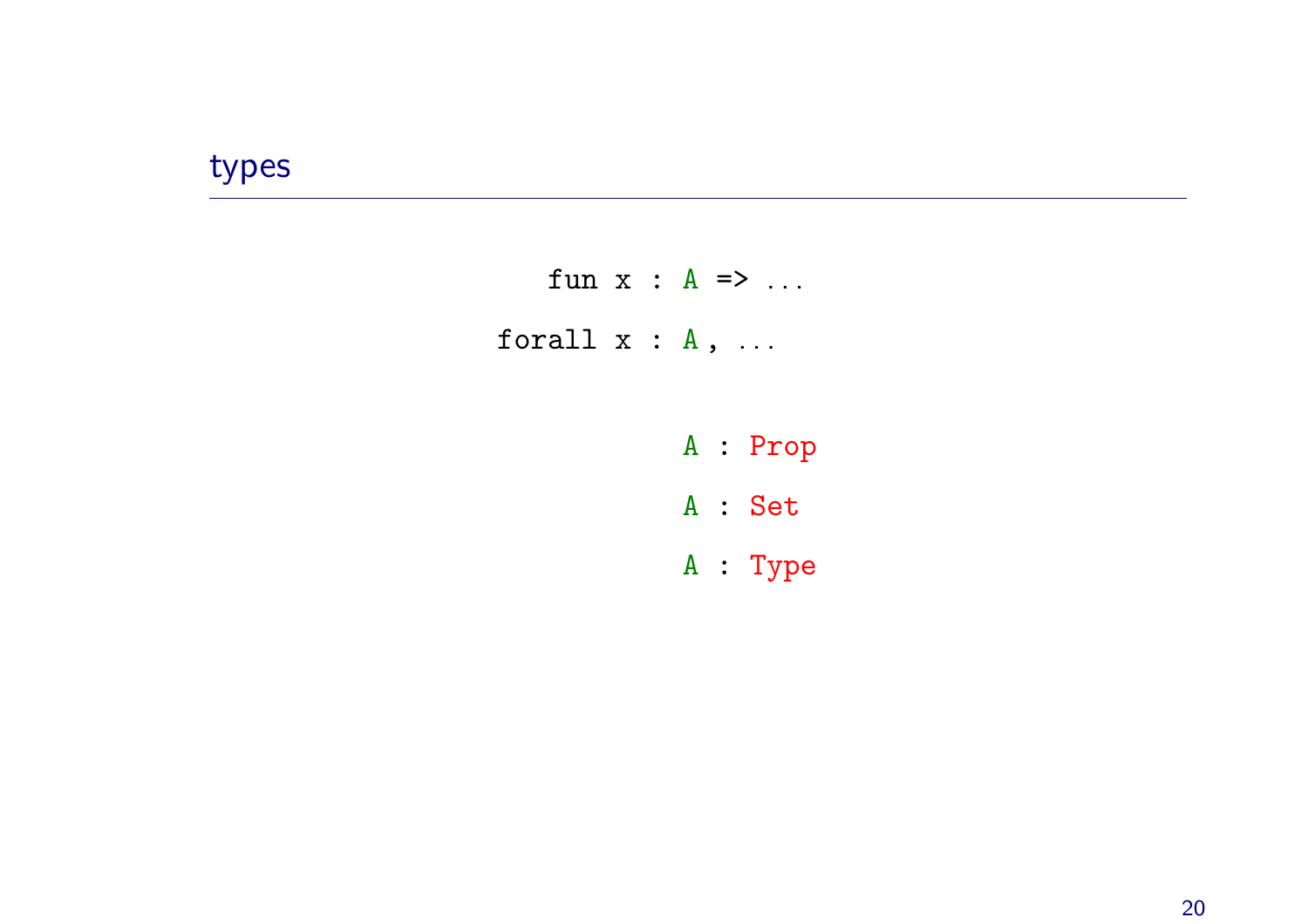### Prop versus bool

|  | I : True : Prop   |  |
|--|-------------------|--|
|  | true : bool : Set |  |

inductive types: True and bool

true is not <sup>a</sup> type at all:

Curry-Howard-de Bruijn only for True and Prop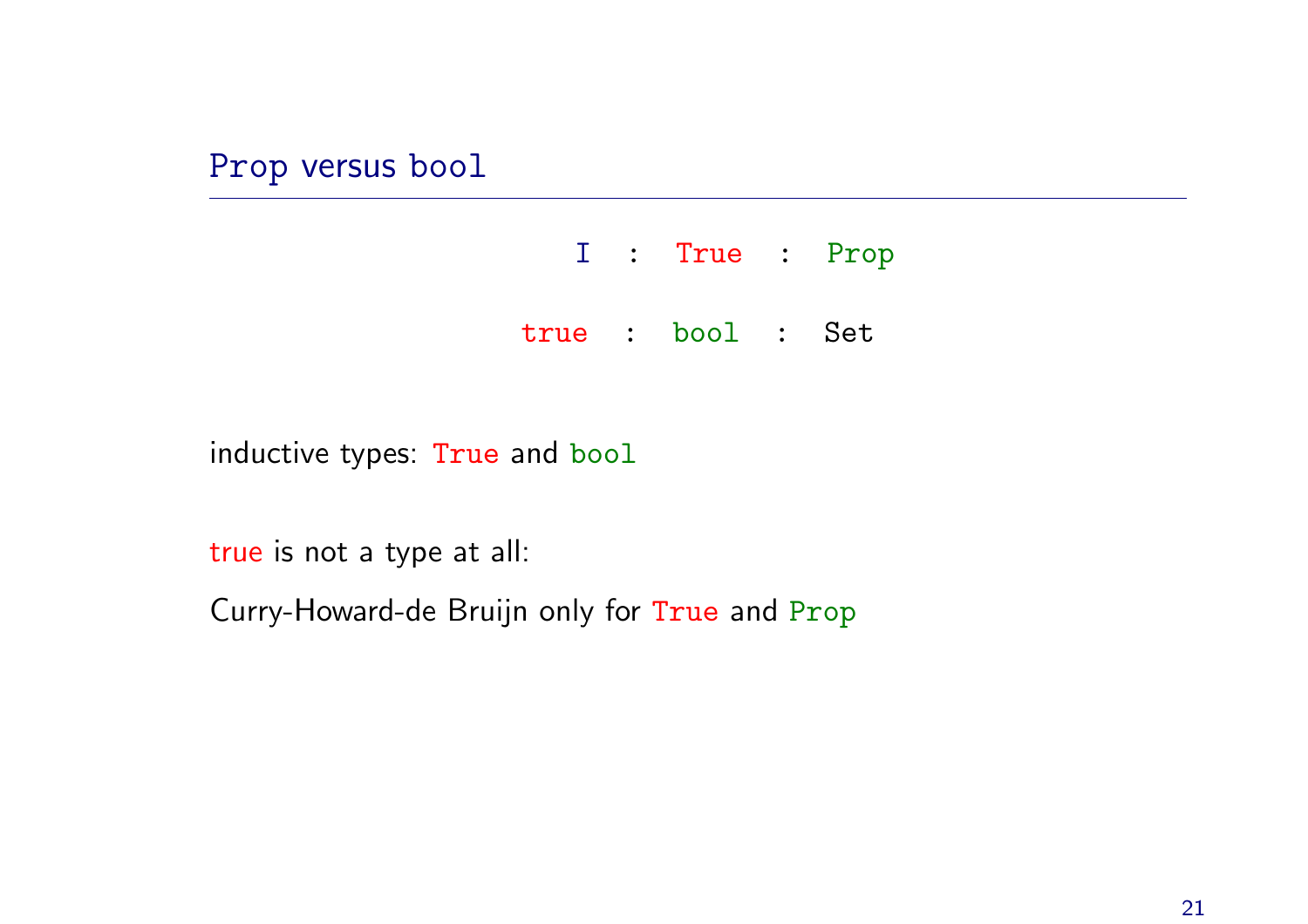### datatypes in λ-calculus

# church natural numbers

encoding of natural numbers in untyped  $\lambda$ -calculus

$$
0 = \lambda f. \lambda x. x
$$
  
\n
$$
1 = \lambda f. \lambda x. f x
$$
  
\n
$$
2 = \lambda f. \lambda x. f (f x)
$$
  
\n:  
\n:  
\n
$$
3x^2 + 2x^3 + 3x^2 + 3x^2 + 4x - 5 = 0
$$
  
\n:  
\n
$$
3x^2 + 2x - 5 = 0
$$
  
\n:  
\n
$$
3x^2 + 2x - 5 = 0
$$
  
\n:  
\n
$$
3x^2 + 2x - 5 = 0
$$
  
\n:  
\n
$$
3x^2 + 2x - 5 = 0
$$
  
\n:  
\n
$$
3x^2 + 2x - 5 = 0
$$
  
\n:  
\n
$$
3x^2 + 2x - 5 = 0
$$
  
\n:  
\n
$$
3x^2 + 2x - 5 = 0
$$
  
\n:  
\n
$$
3x^2 + 2x - 5 = 0
$$
  
\n:  
\n
$$
3x^2 + 2x - 5 = 0
$$
  
\n:  
\n
$$
3x^2 + 2x - 5 = 0
$$
  
\n:  
\n
$$
3x^2 + 2x - 5 = 0
$$
  
\n:  
\n
$$
3x^2 + 2x - 5 = 0
$$
  
\n:  
\n
$$
3x^2 + 2x - 5 = 0
$$
  
\n:  
\n
$$
3x^2 + 2x - 5 = 0
$$
  
\n:  
\n
$$
3x^2 + 2x - 5 = 0
$$
  
\n:  
\n
$$
3x^2 + 2x - 5 = 0
$$
  
\n:  
\n
$$
3x^2 + 2x - 5 = 0
$$
  
\n:  
\n
$$
3x^2 + 2x - 5 = 0
$$
  
\n:  
\n
$$
3x^2 + 2x - 5 = 0
$$
  
\n:  
\n
$$
3x^2 + 2x - 5 = 0
$$
  
\n
$$
3x^2 + 2x - 5 = 0
$$
  
\n
$$
3x^2 + 2x
$$

$$
S = \lambda n. \lambda f. \lambda x. f (n f x)
$$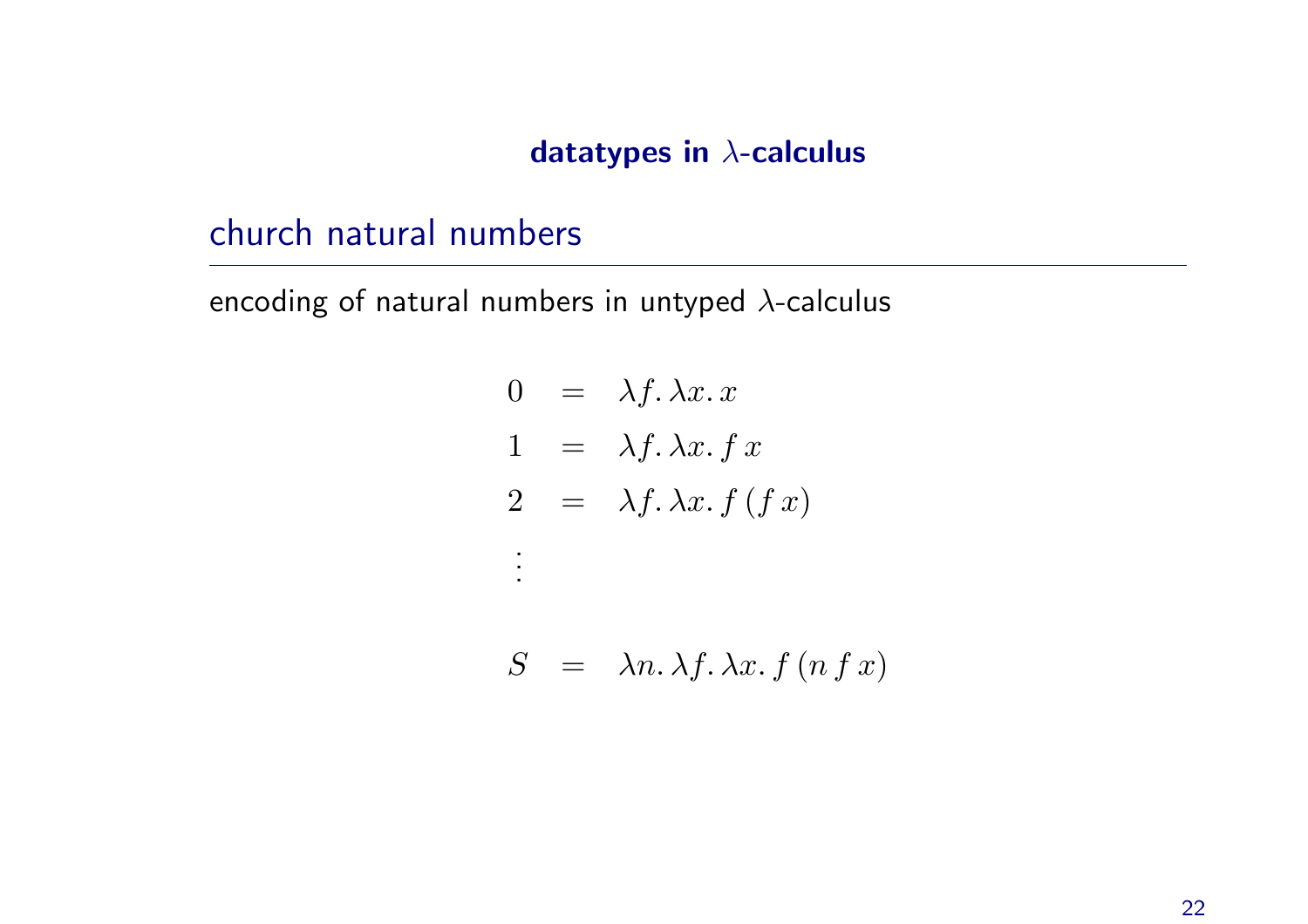# church natural numbers can be typed

type A

$$
0 = \lambda f : A \to A. \lambda x : A. x : (A \to A) \to (A \to A)
$$
  

$$
S = \lambda n : (A \to A) \to (A \to A). \lambda f : A \to A. \lambda x : A. f (n f x)
$$

### type of church natural numbers

$$
(A \to A) \to (A \to A)
$$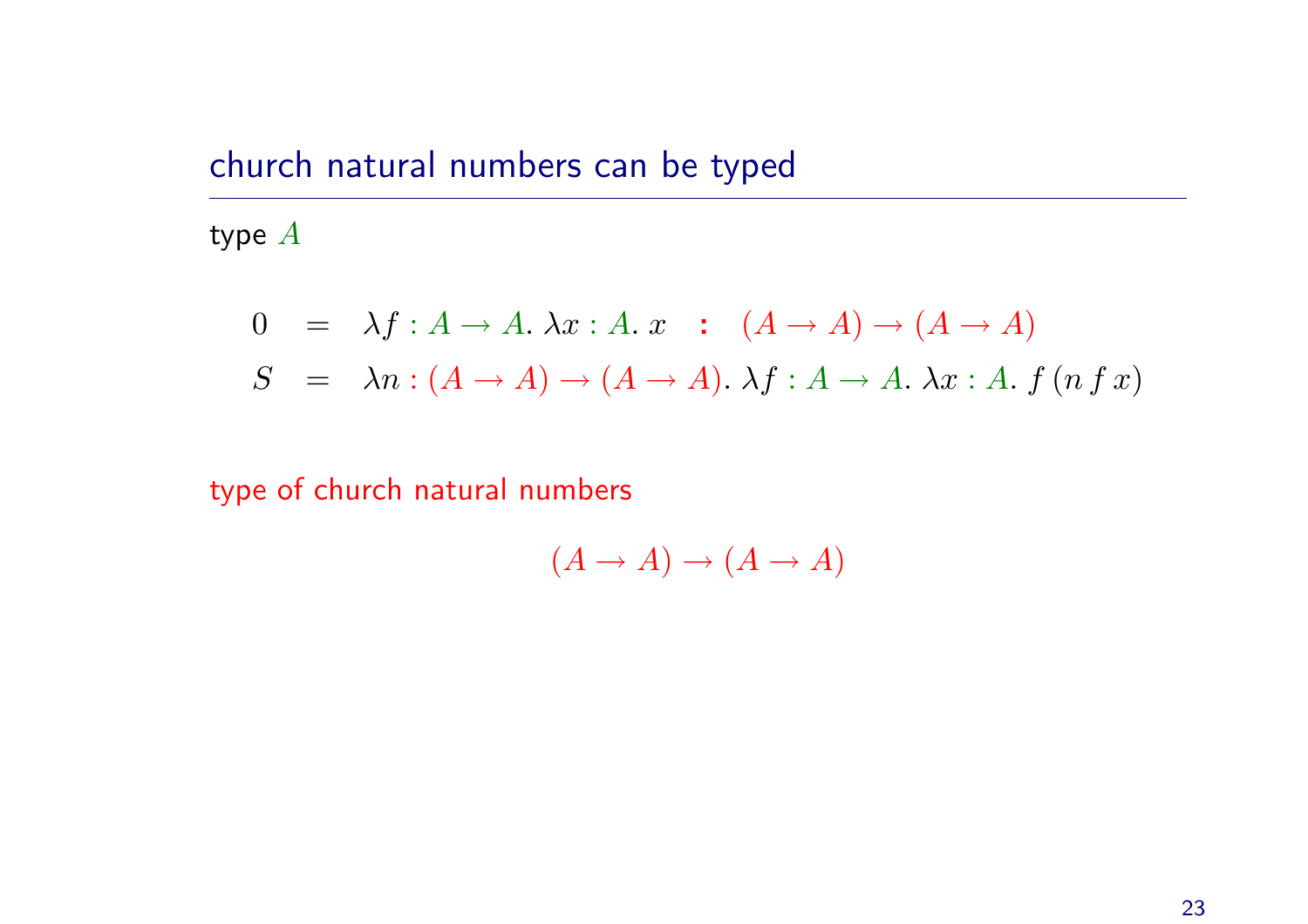inductive natural numbers

Inductive nat : Set := O : nat | S : nat -> nat.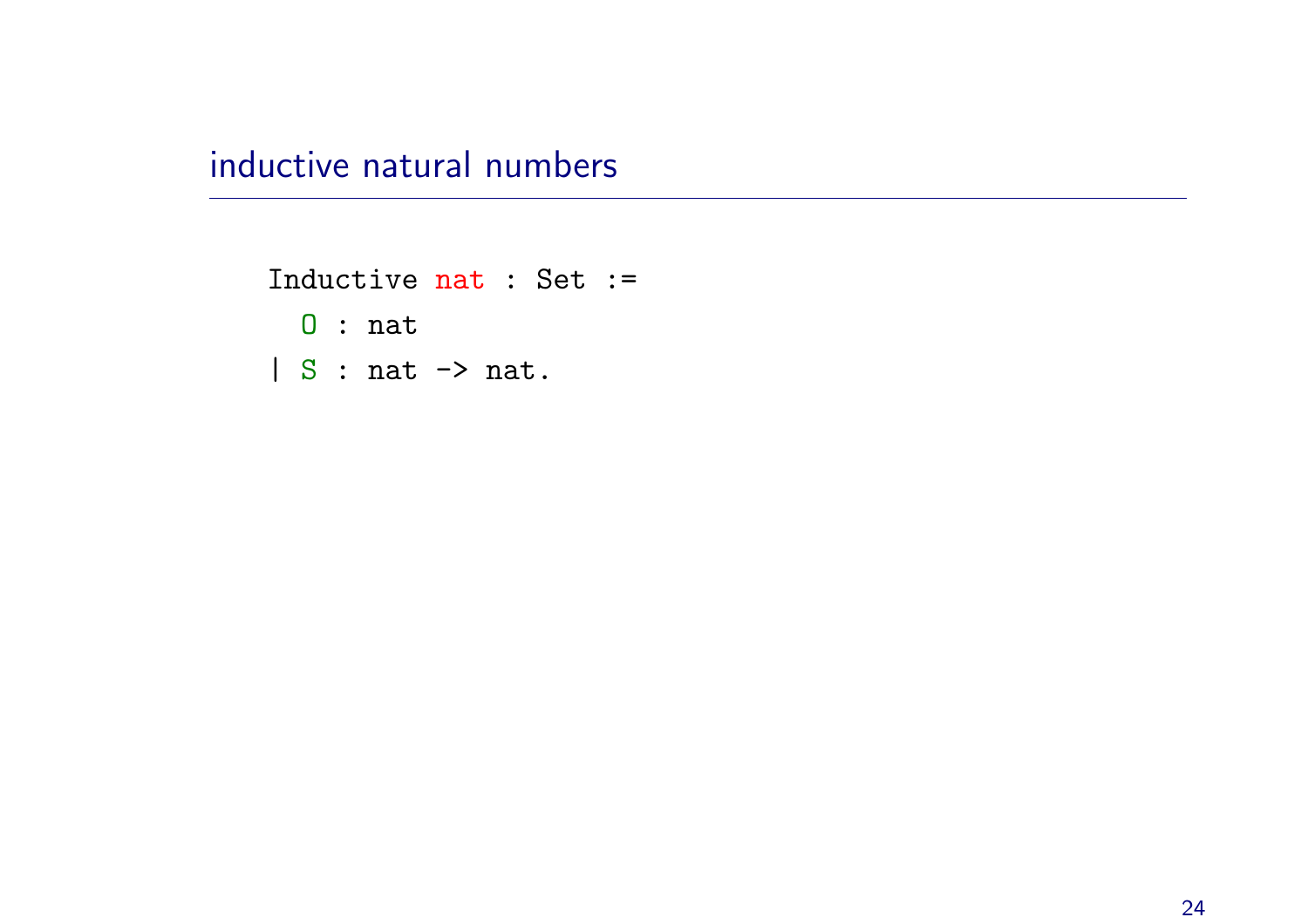# why inductive types built-in if we can define them?

- more efficient
- different reduction behavior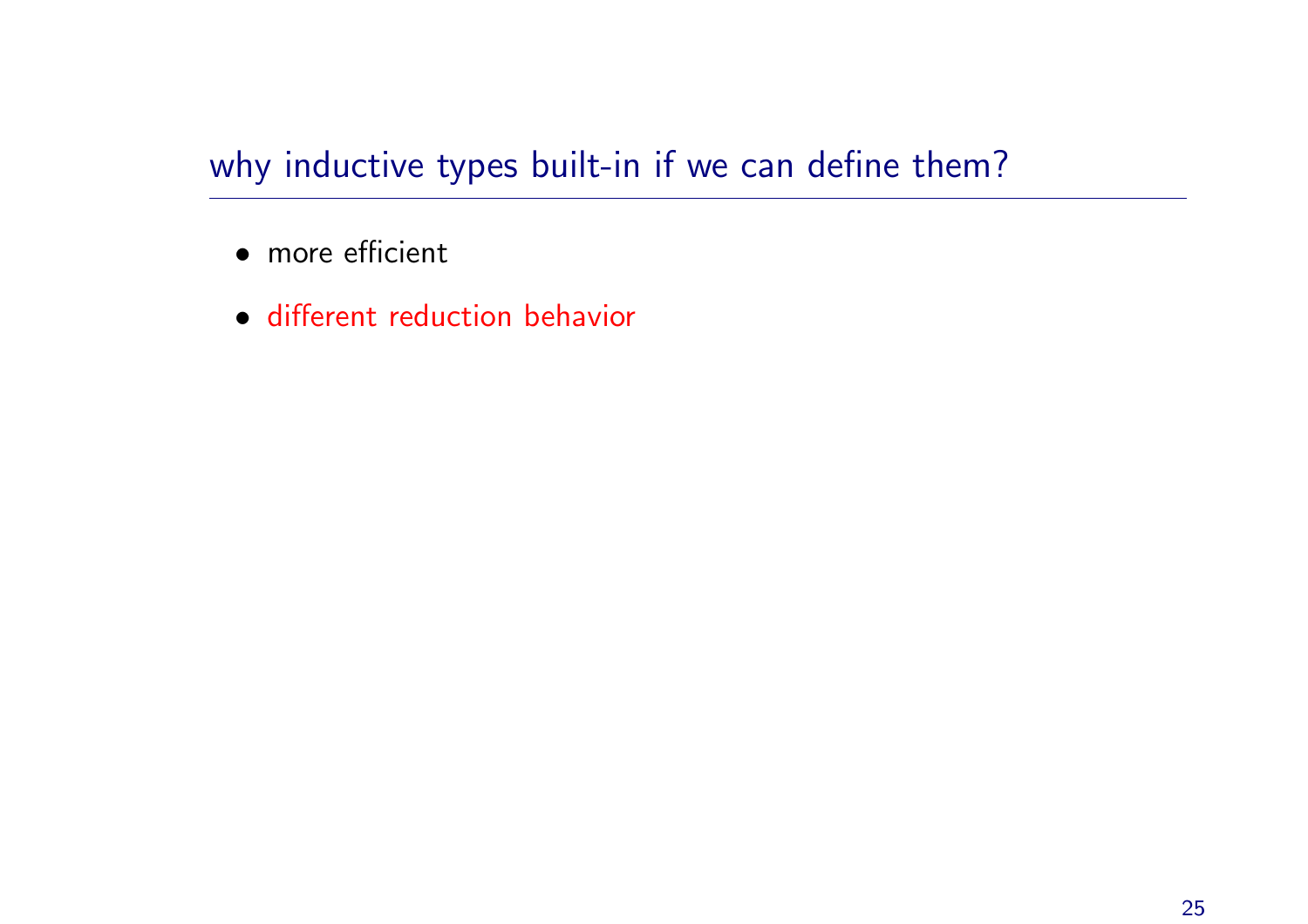#### <sup>a</sup> more involved coq proof

another function on lists: reverse

```
Fixpoint reverse (1 : natlist) : natlist :=
match l with
   nil => nil
 | cons n l' => append (reverse l') (cons n nil)
 end.
```